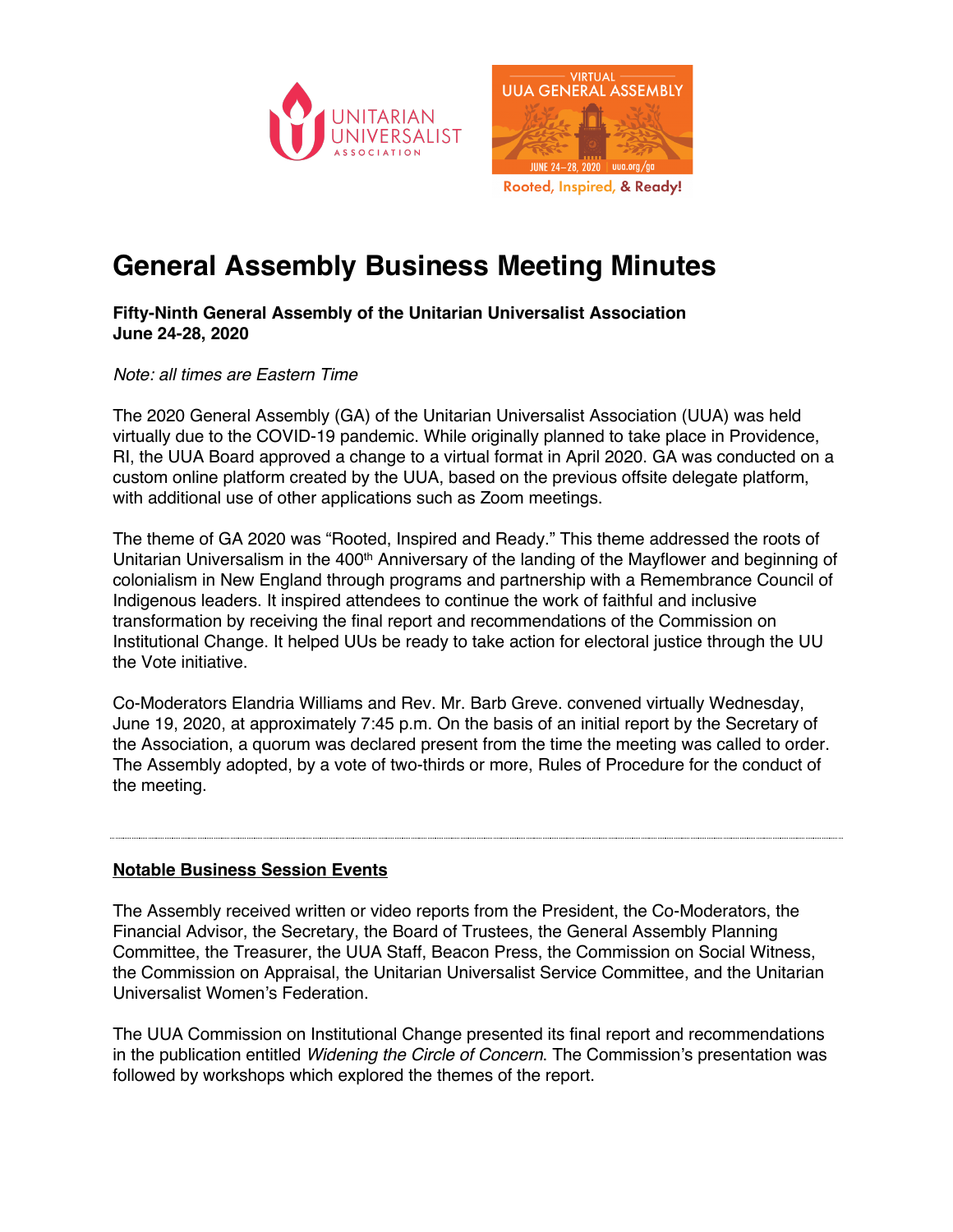Business Meeting Minutes

The following awards were not made at GA this year: the Award for Distinguished Service to the Cause of Unitarian Universalism, the President's Annual Award for Volunteer Service, and the Angus MacLean Award for Excellence in Religious Education.

Co-Moderators Williams and Greve completed their tenure and were honored for their three years of service in a time of transition, challenge, and renewal for the UUA. New Co-Moderators Meg Riley and Charles Du Mond were installed in their role, having been chosen in an uncontested election.

#### **Business Agenda Items – Business Resolution and Bylaw Amendments**

The Assembly adopted the following bylaw amendments and business resolutions included on the GA Business Agenda by a vote of two-thirds or more. Bylaw amendments were placed on the agenda by the Board of Trustees, and the business resolution was submitted by a petition signed by not fewer than 250 members of UUA certified congregations, with no more than 10 members from any one congregation.

*Note - Underlining indicates insertion; [brackets] indicate deletion.*

### **I. Business Resolution – Embodying Human Rights in Our Investment Decision**

WHEREAS, the pursuit of social justice is at the heart of our identity as Unitarian Universalists; and

WHEREAS, we Unitarian Universalists are guided by our fundamental principles that uphold the worth of every human being; call for justice in human affairs: support the right of conscience and the democratic process; support a world community with peace and liberty for all; and declare respect for the interdependent web of existence; and

WHEREAS, we are also guided by the United Nations Universal Declaration of Human Rights and the associated UN Covenants and Conventions including the UN Convention on the Elimination of all Forms of Racial Discrimination; the UN Covenant on Civil and Political Rights; the UN Covenant on Economic, Social and Cultural Rights; and the UN Convention on the Rights of the Child.

WHEREAS, the human rights of Black, Indigenous and other People of Color, women, LGBTQI2-S (Lesbian, Gay Bisexual, Trans, Queer, Intersex, Two-Spirit) people, immigrants, workers, religious minorities, [homeless] youth and other individuals experiencing homelessness, disabled people/people with disabilities, and people affected by mass incarceration living in the United States continue to be egregiously violated; and

WHEREAS, the human rights of groups in many countries of the world also continue to be systematically violated. Such groups include but are not limited to the Rohingya of Myanmar and the Uighurs of China who are abused based on religious and ethnic identities; factory workers forced to work without adequate pay in unsafe or unhealthy conditions; immigrants from the Americas, the Middle East and Africa fleeing war, violence, and ecological devastation; Palestinians who have suffered for decades from expulsion, land seizure,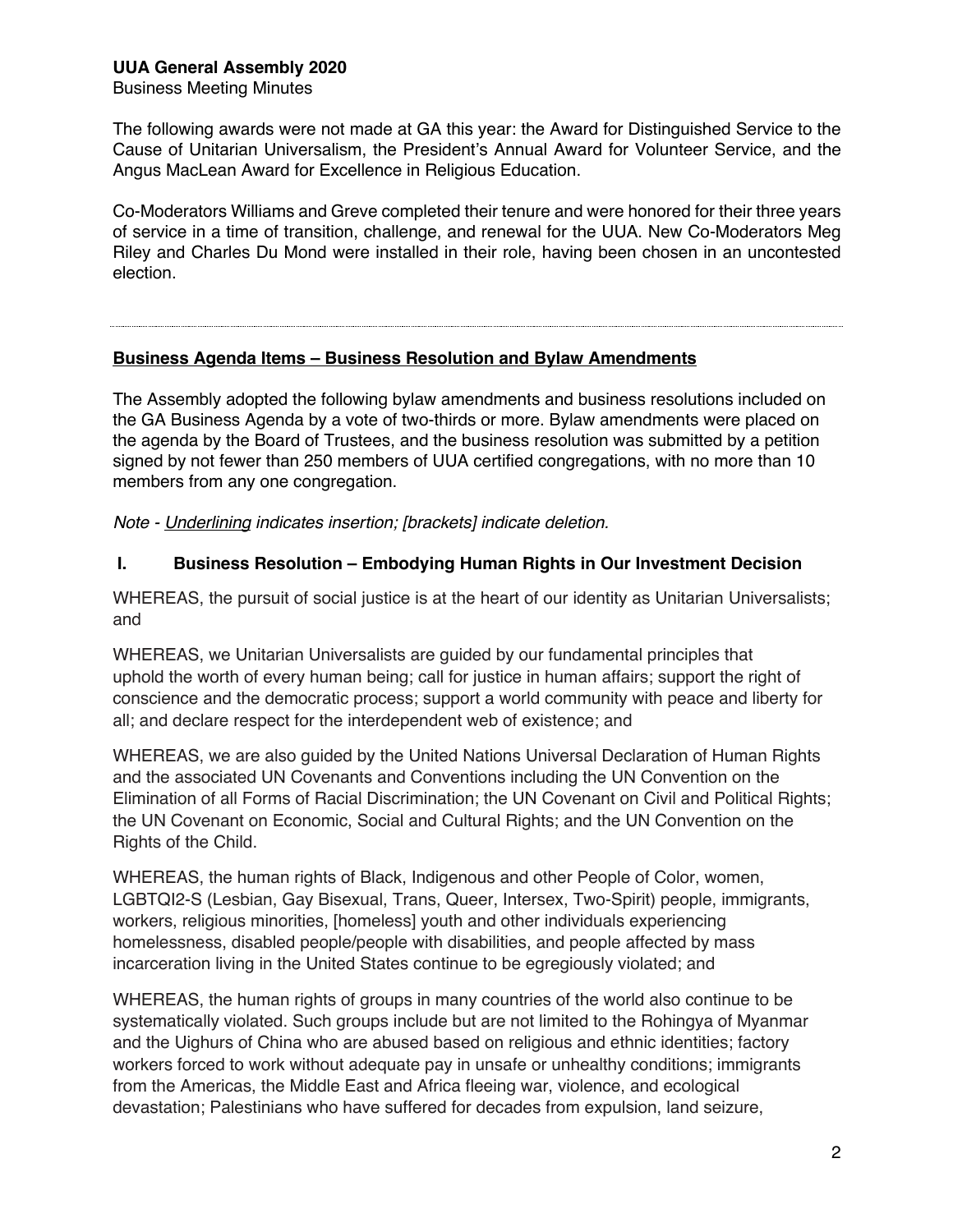#### Business Meeting Minutes

and denial of fundamental rights based on their ethnicity; immigrants and asylum seekers warehoused in private prisons in the US; and indigenous people of the Amazon and other parts of Latin America whose lands are taken from them or destroyed; and

WHEREAS, the human rights of all people to a secure future for themselves and their descendants continue to be threatened by climate change and by war, including the possibility of nuclear war; and

WHEREAS, the current national and world systems that allow oppression and human rights violations to continue are massively affected and enabled by the policies and activities of private corporations; and

WHEREAS, Unitarian Universalists should not support or profit from corporations that are deeply complicit in human rights violations; and

WHEREAS, Unitarian Universalists should oppose human rights abuses by using their relationships with corporations as consumers and investors to end corporate complicity with human rights abuses and environmental injustice, and to ensure that corporations abide by the UN Guiding Principles on Business and Human Rights; and

WHEREAS, the UUA has a long history of investing, shareholder activism and community investing in accord with social justice concerns through the UU Common Endowment Fund (UUCEF) and its predecessors, which includes endowment funds of the UUA and of many UU congregations and affiliates and is managed by the UUA Investment Committee, and advised by the UUA Socially Responsible Investment (SRI) Committee; and

WHEREAS, the UUA has the potential to build on its pioneering role in the SRI movement by strengthening and publicly promoting the UUCEF's SRI Guidelines with regard to human rights; and

WHEREAS, clear, regular and accessible communication between the UUA SRI and Investment Committees and UU social justice groups, congregations and individual UUs concerned about social justice issues can help improve the effectiveness and impact of UUA investment screening, corporate engagement and community investment;

#### THEREFORE:

- 1. Be it resolved that the 2020 General Assembly of the UUA calls upon the UUA to cease the purchasing of securities by the UUCEF in corporations that are consistently, knowingly and directly complicit in egregious human rights violations and violations of international law ("Human Rights Violators (HRV)") and calls on congregations, affiliates and individuals also to cease purchasing such securities; and
- 2. Be it further resolved that this General Assembly calls upon the UUA to continue to divest the UUCEF holdings of directly held securities of HRV companies, if any, reaching full divestment of these companies within three years and calls on congregations, affiliates and individuals also to divest within this timeframe; and
- 3. Be it further resolved that this General Assembly calls upon the UUA to continue to work with its current and prospective pooled-asset managers to incorporate Human Rights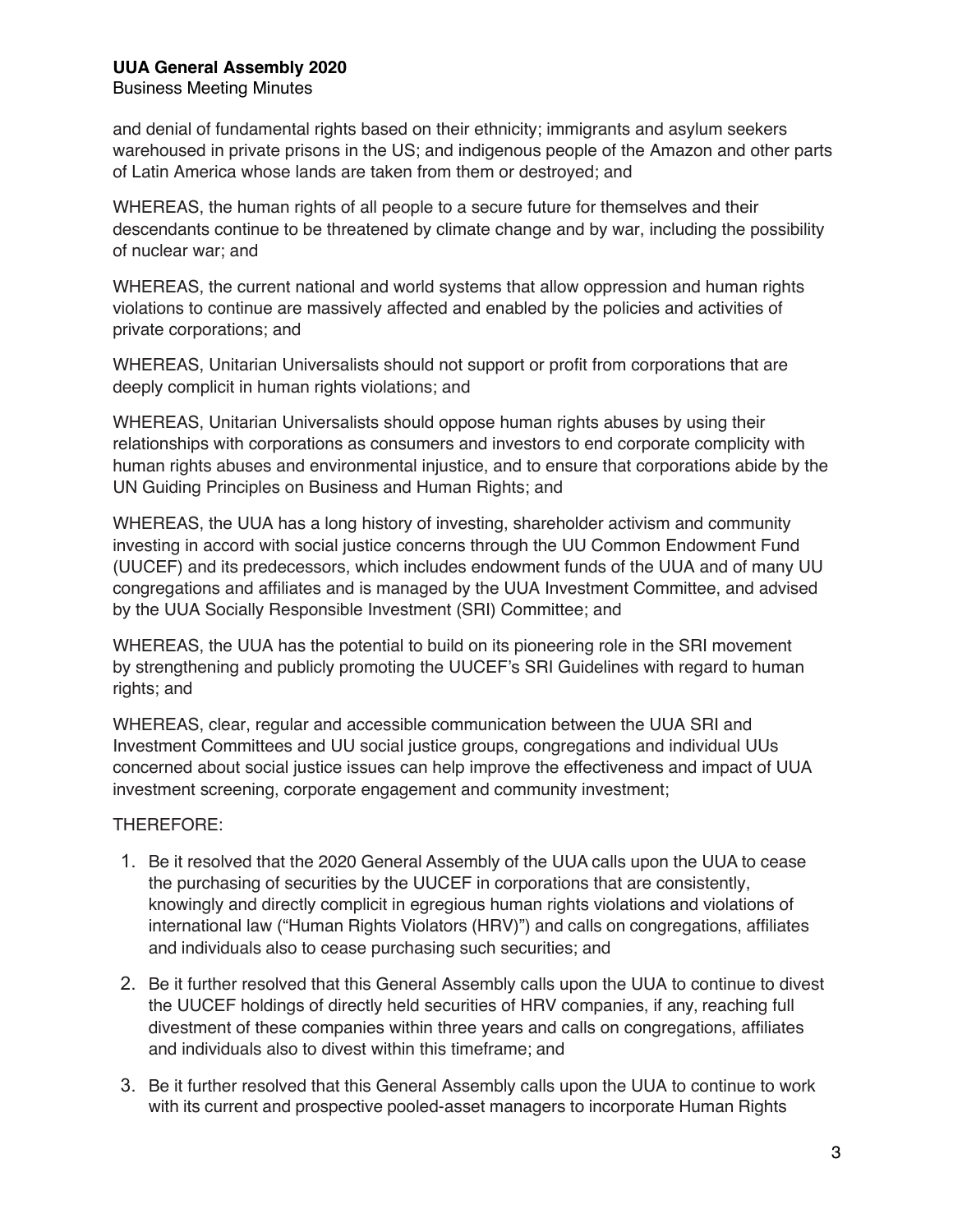Due Diligence into their investment processes;  $\frac{1}{1}$ 

- 4. Be it further resolved that this General Assembly calls upon the UUA to undertake a comprehensive review of the UUCEF's SRI Guidelines with regard to human rights concerns, identify significant gaps, if any, and amend the guidelines as necessary; and
- 5. Be it further resolved that this General Assembly requests the UUA to formalize mechanisms for communication between its SRI and Investment Committees and UU social justice groups, congregations and individual UUs concerned about social justice issues regarding development and implementation of the UUCEF's SRI Guidelines and the impact of UU SRI initiatives; and
- 6. Be it further resolved that notwithstanding any provision above, the UUA shall not take any action that is inconsistent with its fiduciary duty or that is incompatible with the principles of sound investment; and
- 7. Be it further resolved that notwithstanding any provision above, the UUA shall not take any action that precludes the use of shareholder advocacy regarding human rights issues and the purchase of the minimal shares necessary to permit the introduction of shareholder

resolutions with HRV companies, moreover, the UUA will sell such shares when the engagement ends or when it seems that engagement cannot produce more results; and

- 8. Be it further resolved that the President and Treasurer of the UUAshould prepare a written report for each General Assembly from 2021 through 2023 on our Association's progress on the above resolutions; and
- 9. Be it further resolved that this General Assembly encourages UUA affiliated organizations, individual UU congregations and individual UUs to examine their investments and corporate engagement plans to ensure support for the human rights of all people as defined in the Universal Declaration of Human Rights with its associated covenants and in the UUCEF's SRI Guidelines with a view to taking action to end human rights violations, such as

public divestment of their holdings in HRV, supporting shareholder activism designed to end human rights violations, and investment in human rights supporting companies and ventures.

*Sponsored by: UUs for Justice in the Middle East, Black Lives UU, UU Refugee and Immigration Services (UU RISE), UU Peace Ministry Network and UU Ministry for Earth. Endorsed by the UUA Investment Committee, Socially Responsible Investment Committee, UUA Board of Trustees* 

1 https://investorsforhumanrights.org/news/call-sign-ons-investor-case-mandatory-human- rights-duediligence

# **II. Bylaw Amendment – Co-Moderator Vacancy**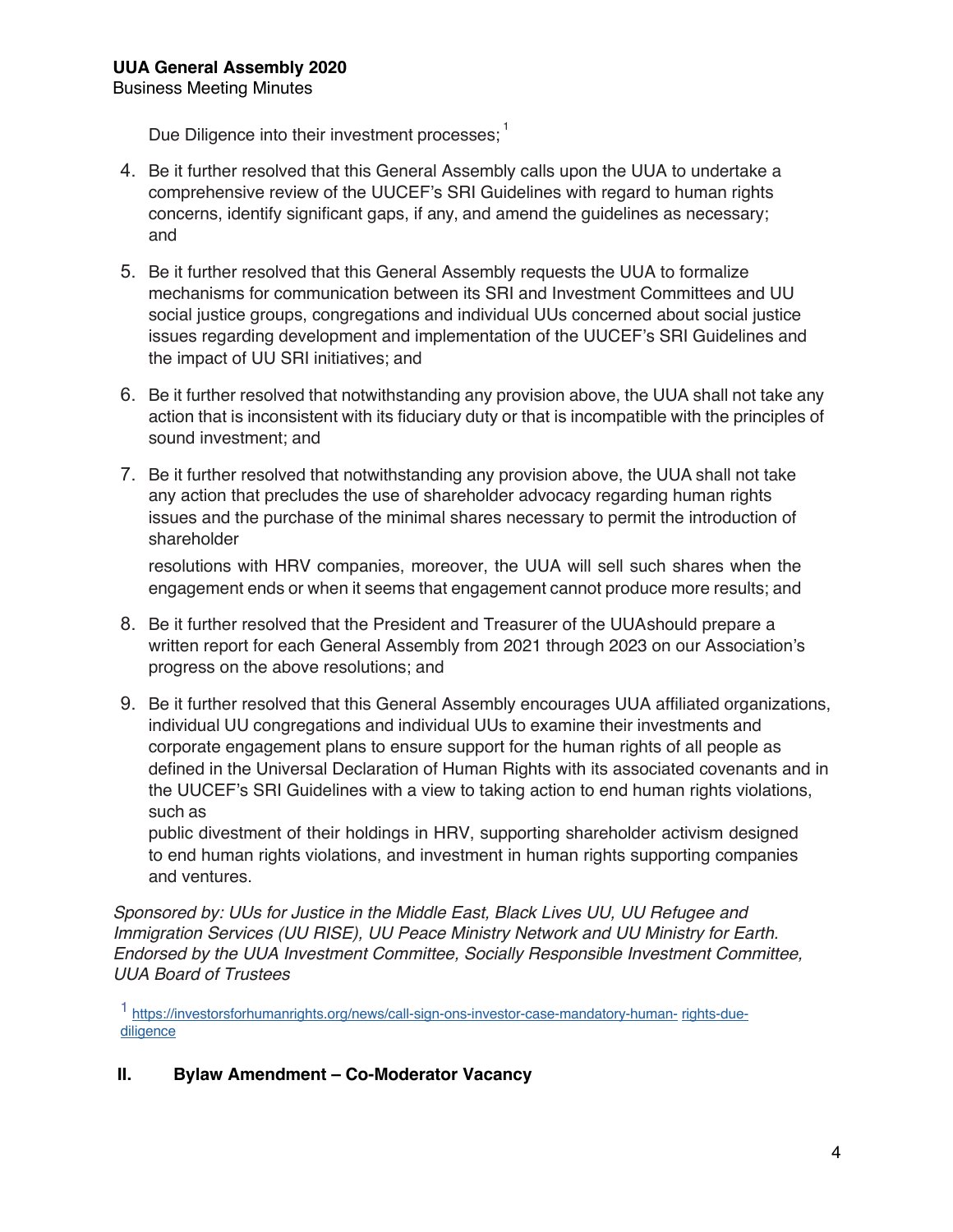Business Meeting Minutes

#### Section 8.7. Vacancies

(a) Elected Officers. A vacancy created by the death, disqualification, resignation, or removal of an elected officer shall be filled by majority vote of the Board of Trustees. An individual appointed to fill a vacancy shall serve until the vacancy is filled by regular or special election. If the position of Moderator is deemed vacant under Section 8.8 (b), the Board may, but shall not be obligated to, appoint as Moderator any remaining individual(s) who had been serving in the position of Moderator when the position was deemed vacant, and may do so either as a sole appointment or with one or more other individuals.

#### Section 8.8. Moderator.

- (a) The Moderator shall preside at General Assemblies and meetings of the Board of Trustees and the Executive Committee. The Moderator shall represent the Association on special occasions and shall assist in promoting its welfare. The Moderator shall serve as Chief Governance Officer of the Association.
- (b) As used in these Bylaws, the term "Moderator" may refer to a single individual, or to multiple individuals, serving in the position, even though the word "Moderator" may appear in the singular form of the word. When multiple individuals are serving in the position of Moderator, if one or more of those individuals dies, is disqualified, resigns, or is removed, the position of Moderator shall be deemed vacant under Section 8.7(a).

#### **III. Bylaw Amendment – Nominating Committee Timelines**

Section 9.4. Nomination by Nominating Committee.

- (a) The Nominating Committee shall submit one or more nominations for each elective position to be filled, except Moderator and President, including positions to be filled by special election. With respect to Board positions, the Nominating Committee shall designate the position number for which each person is being nominated.
- (b) The Nominating Committee shall endeavor to nominate individuals so that the membership of the Board of Trustees and each elected committee reflects the full diversity of the Association, especially in regard to historically marginalized communities, but also balancing amongst size of congregation, lay and ordained, geography, age (including youth and young adults), and gender, among others. The Nominating Committee shall consult with groups and organizations including those traditionally underrepresented in Unitarian Universalist leadership, to help inform the nominating process.
- (c) Only one person from any one member congregation shall be nominated to serve on the Nominating Committee or the Board of Trustees.
- (d) The [report of the] Nominating Committee shall issue a report with its nominations on or before March 15 of the year in which the nominees will be candidates for election. Nominations shall be filed with the Secretary of the Association and distributed [mailed]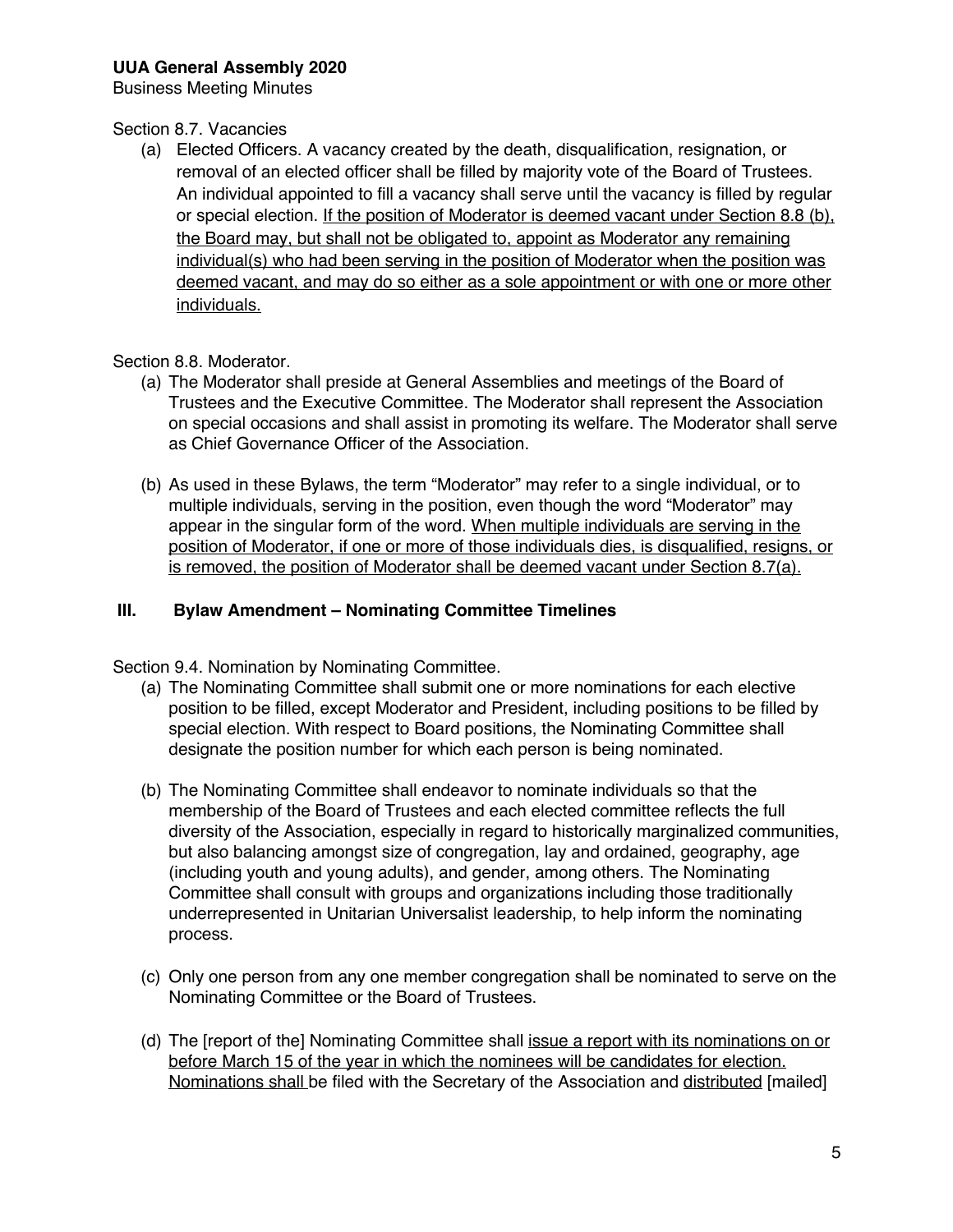to all certified member congregations, associate member organizations, and trustees [on or before December 10 of each year].

Section 9.6 Nomination by Petition

- (a) For Moderator and President. A nomination for the office of Moderator or President, for a regular or special election, may be by petition signed by no fewer than fifty certified member congregations, including at least one congregation from three of the regions of the Association. A certified member congregation may authorize the signing of a petition only by vote of its governing board or by vote at a duly called meeting of its members. Such a petition shall be filed with the Secretary of the Association, only in such form as the Secretary may prescribe, not later than February 1 of the year of the election and not earlier than the preceding March 1.
- (b) For other Elective Positions. A nomination for any elective position, for a regular or special election, may be by petition signed by not less than fifty members of certified member congregations, with no more than ten signatures of members of any one congregation counted toward the required fifty. A separate petition, in form prescribed by the Secretary, shall be filed for each nomination not later than [February 1] May 1 of the year of the election and not earlier than the preceding October 1. A petition for nomination to the Board of Trustees must designate the position number for which the person is being nominated.

#### **Actions of Immediate Witness**

The Assembly affirmed the following Actions of Immediate Witness by a vote of two-thirds or more.

#### I. **Address 400 Years of White Supremacist Colonialism**

WHEREAS, 2020 marks the 400th anniversary of the first Mayflower voyage, transporting Pilgrims from England to the North American Atlantic Coast;

WHEREAS, the Pilgrims' invasion of the Wampanoag people led to the enslavement of Indigenous peoples on the East Coast and the removal of and genocide against Indigenous peoples across the continent;

WHEREAS, many Unitarian Universalist congregations uncritically trace their origins to the Pilgrims' "Free Church" tradition – a mythos that sanctifies white supremacy and depends upon erasure of Indigenous peoplesl;<sup>1</sup>

WHEREAS, white settler-colonialism is extractive, expansive, <sup>2</sup> and based in violent patriarchy – resulting in a preponderance of Missing and Murdered Indigenous Women<sup>3</sup> and creating unsustainable conditions for all living beings;4

WHEREAS, the Plymouth Plantation (a for-profit corporation with stockholders in London) established the corporate pattern of using police to extract resources from Indigenous peoples,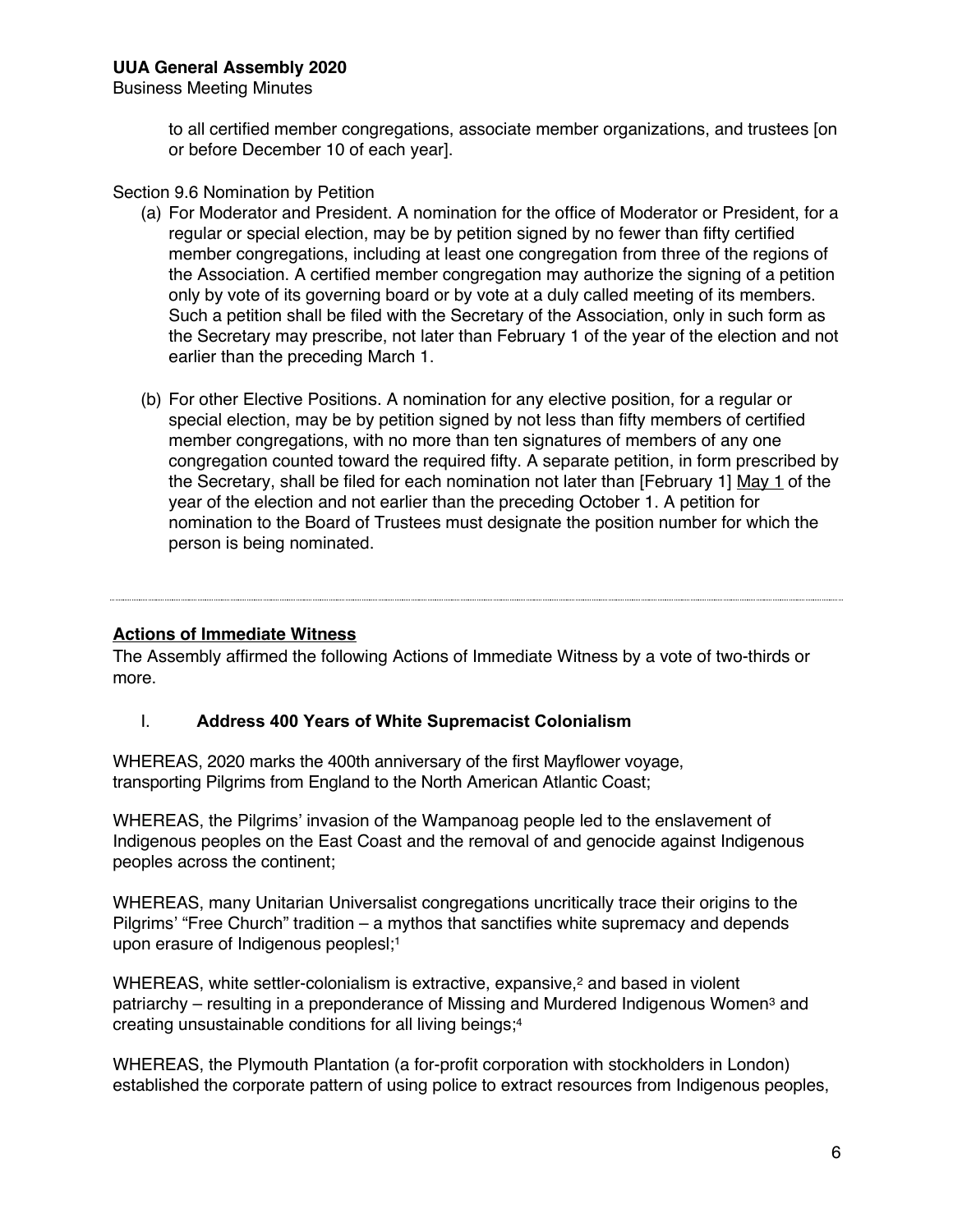Business Meeting Minutes

a pattern repeated at Standing Rock nation and other Indigenous nations that resist pipeline projects and other extractive industries;5

WHEREAS, the Mashpee Wampanoag Tribe, whose ancestors' lands were invaded by the Pilgrims in 1620, and who have inhabited and stewarded parts of present-day Massachusetts for more than 12,000 years, came under attack from the Trump administration in March of this year and were notified that their reservation lands were being terminated; and  $6$ 

WHEREAS, the administration continues in this and other attacks on Indigenous peoples' lands, sacred sites, and sovereignty – even as a federal district judge has temporarily blocked the taking of the Mashpee Wampanoag's lands.7

THEREFORE, BE IT RESOLVED THAT we, the delegates of the 2020 General Assembly of the Unitarian Universalist Association, call upon the Unitarian Universalist Association and its member congregations to:

- Continue to gather in solidarity with the Mashpee Wampanoag Tribe, Standing Rock nation, and all Indigenous peoples struggling to preserve their lands, waters, peoples, sacred sites, and sovereignty;
- Continue to push for release of Indigenous Water Protectors from prisons, end public policies that criminalize resistance to extractive colonialism, and adopt a vision of prison abolition;
- Work nationally, statewide, and locally on public policy that is decolonizing such as establishing Indigenous Peoples Day, including Indigenous peoples' histories in public education curricula, and eliminating racist monuments, flags, and mascots;
- Work to stop and reverse ecological harm in genuine collaboration with and taking leadership from communities most consistently and harshly impacted by extractive exploitation of land, water, air, and all beings;
- Research, identify, and acknowledge the Indigenous peoples historically and/or currently connected with the land occupied by congregations, and find ways to act in solidarity with or even partner with those Indigenous peoples; and
- Examine practices relative to Indigenous peoples, particularly the narratives regarding UU origins and US holidays including Thanksgiving.
- *<sup>1</sup> Unitarian Universalist history often miscredits the "covenant communities" of the Pilgrims with bringing democracy and the "Free Church" to the North American continent – and with planting these values within UU tradition. This telling of UU history denies Indigenous histories, cultures, spiritual traditions, and rights.*
- *2 The colonial project initiated by the Pilgrims and perpetuated in our time demands more lands, waters, and resources, such that the conquest includes the whole continent, Hawaii, and other parts of the world.*
- *3 This violently patriarchal model also leads to domestic violence, child abuse and neglect, and other forms of personal violence.*
- *<sup>4</sup> "All living beings" includes the descendants of white settler-colonialism, whose ancestors arrived on this land traumatized by generations of empire-building in their European homelands.*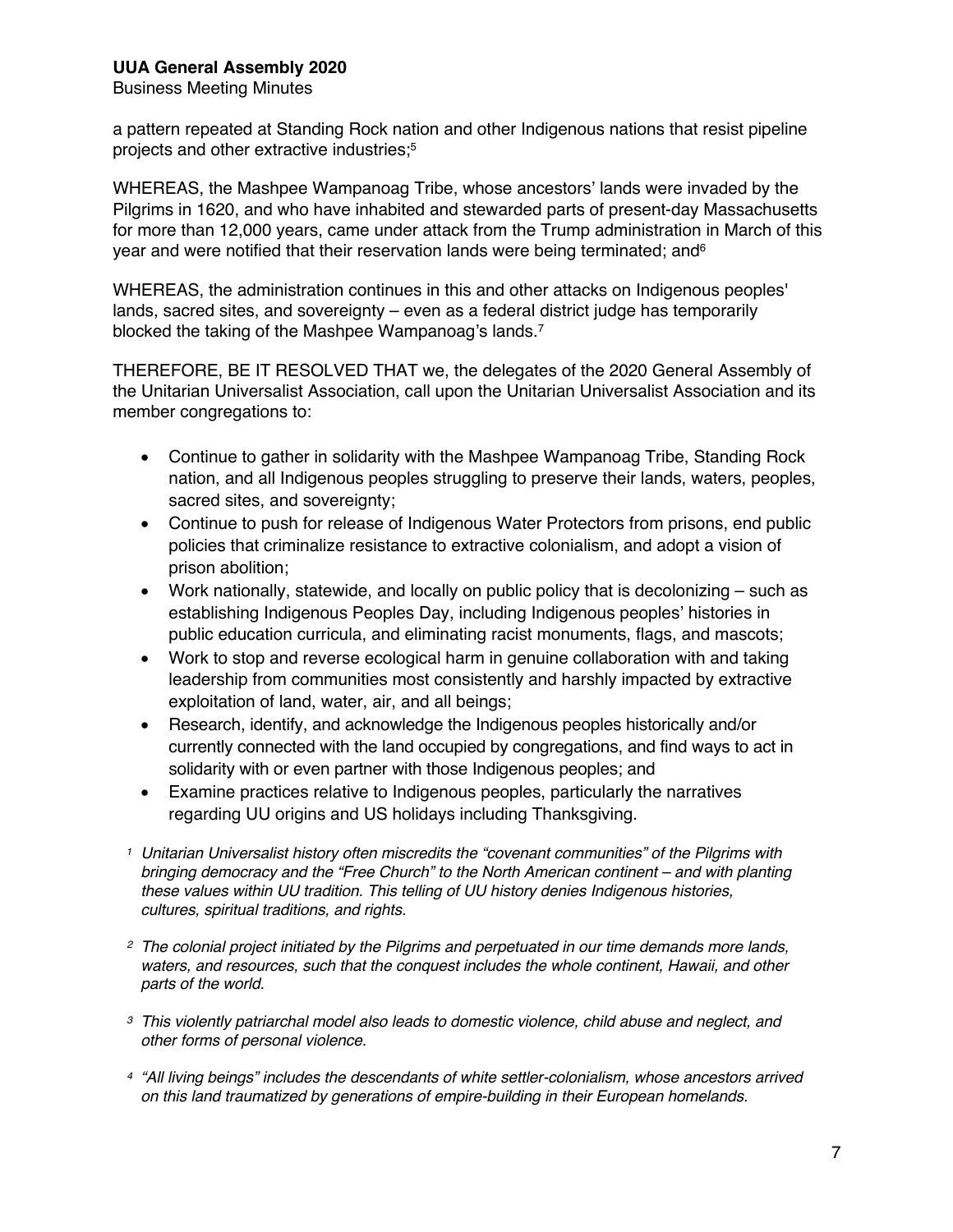Business Meeting Minutes

- *<sup>5</sup> The corporate and state retaliation against the Water Protector movement at Standing Rock nation, Cheyenne River nation, and elsewhere is the present-day manifestation of the Plymouth plantation model, with at least five Indigenous Water Protectors becoming political prisoners of the U.S. government – and numerous states adopting legislation to criminalize resistance to extractive industries.*
- *7 The National Congress of American Indians (NCAI) declared this unjust move a "devastating blow to not only the Mashpee Wampanoag Tribe, but to all of Indian Country," and statements of solidarity came from many entities, including the Unitarian Universalist Association.*
- *8 NCAI insists that we must remain "vigilant and stand united."*

#### II. **Amen to Uprising: A Commitment and Call to Action**

BECAUSE Unitarian Universalist congregations covenant to affirm the inherent worth and dignity of every person, and to promote justice, equity and compassion in human relations, we proclaim loudly, Black Lives Matter!

WHEREAS, police departments and officers across the United States have taken the lives of Black people, including George Floyd, Breonna Taylor, Tony McDade, Nina Pop, Rayshard Brooks and so many others;

WHEREAS, modern policing in the United States is a continuation of what began as slave patrols and have been used to control and harm Black people for generations;

WHEREAS, anti-racist protestors have been met by violence of an increasingly militarized police force;

WHEREAS, many of our faith communities have been complicit in creating the society and systems we currently live within; and

WHEREAS, our ancient and evolving universalist theologies call us to bring an end to all hells that exist and call for accountability and transformation, not punishment.

THEREFORE, BE IT RESOLVED THAT, as Unitarian Universalists we commit to shaping a world in which love and justice may thrive, where Black leadership, creativity, and resilience is celebrated while Black grief is honored and held with love. We will use our voices to amplify the demands of Black Lives Matter, Black Lives of Unitarian Universalism (BLUU), Diverse and Revolutionary Unitarian Universalist Multicultural Ministries (DRUUMM), Movement for Black Lives (M4BL), Black Youth Project 100 (BYP100), Undocublack, and other organizations operated by and for Black people.

THEREFORE, we call upon the UUA to collaborate with organizations that have demonstrated a commitment to the work outlined in this AIW, for example, National Bail Out, Reclaim The Block, Black Lives of UU, in education, support, and resource development for congregations and to take action through staff commitments via the Organizing Strategy Team, Lifespan Faith Engagement, Congregational Life, and other groups.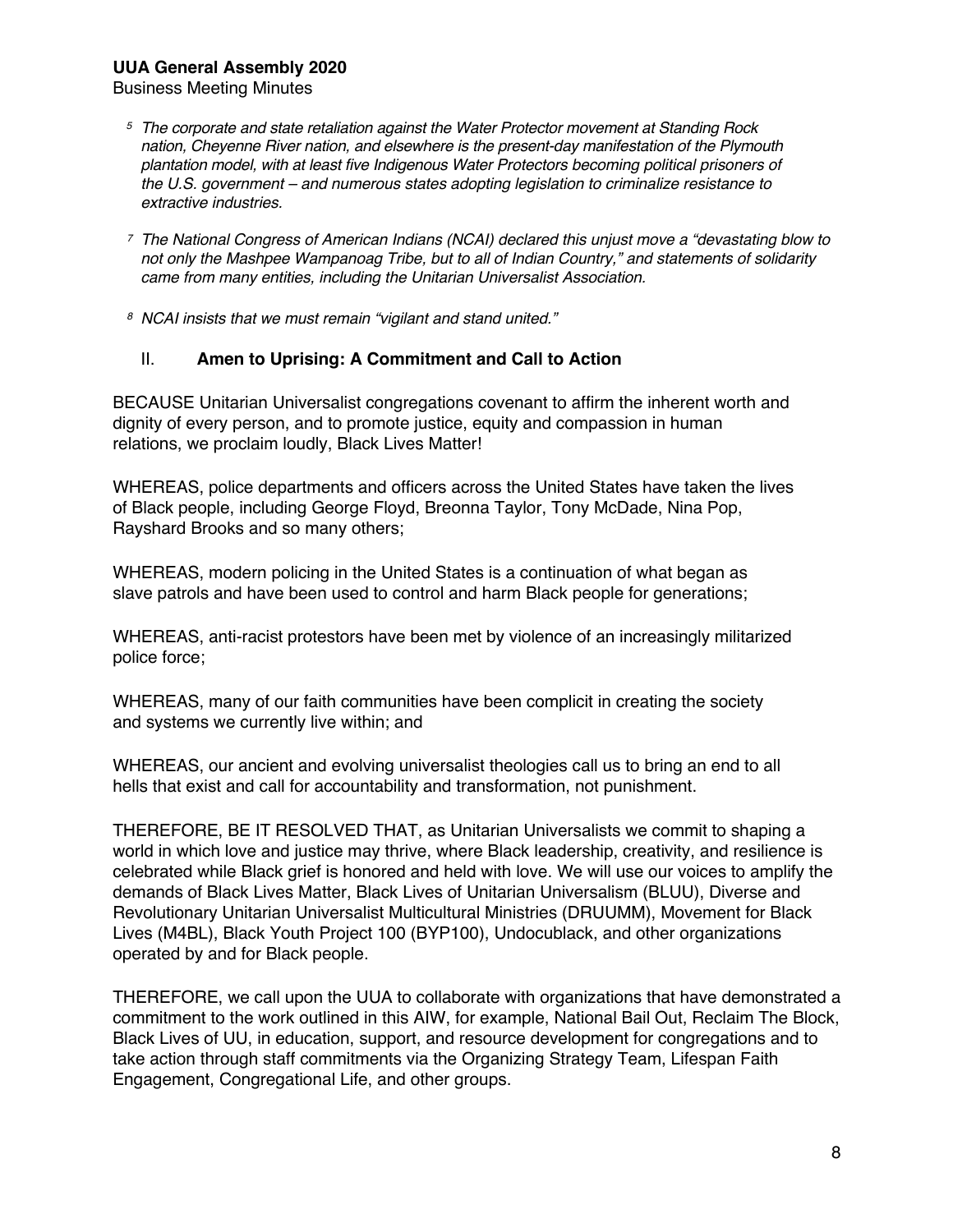Business Meeting Minutes

THEREFORE, we will create systemic change within our congregations by:

- Revising agreements and policies to create alternatives to policing (including developing plans for safety and accountability);
- Choosing not to involve police departments, and deactivating security systems that mobilize police response when triggered;
- Engaging in creative, transformative, justice processes;
- Pursuing abolition of policing systems within the congregations and institutions in which we have power;
- Moving congregational and institutional resources and endowments towards Black liberation organizing and long-term redistribution; and
- Rooting ourselves in theologies of liberation and abolition.

THEREFORE, we will support uprisings with spiritual and material resources, serving as places of respite during protests, funding movements through congregational budgets, and providing spiritual care for protestors and survivors of police and state terror.

THEREFORE, we will advocate in the wider world by:

- Following the example of institutions like the Minneapolis Public School Board in ending contracts with police, and directly intervening alongside communities experiencing policing and ICE raids;
- Joining in widespread calls for immediate defunding of police departments, ending immigration detention, and abolishing ICE; and
- Advocating for reinvestment in communities that have been victimized by policing and other forms of white supremacy.

THEREFORE, we commit to making our congregations and communities authentically multicultural, multiracial, anti-oppressive spaces that dismantle anti-Blackness; resisting a culture of perfectionism, and repairing our mistakes; and, given that building the Beloved Community is an ongoing and ever evolving process, we commit to staying in this work for the long haul.

# **Responsive Resolutions**

The Assembly affirmed the following Actions of Immediate Witness by a vote of two-thirds or more.

#### **I. Widening the Circle: Establishing Ongoing Intersectional Accountability Commission and Sunsetting the JTWTC**

WHEREAS, The Journey Towards Wholeness Transformation Committee has been at work in our faith since the Journey Towards Wholeness Transformation Committee Business Resolution was passed in 1997, and the General Assembly committed to be an Anti-Racist, Anti-Oppressive and Multicultural Faith; the General Assembly requested that the UUA Board of Trustees establish a committee to monitor and assess our transformation as an anti-racist, multi-cultural institution, and that the Board of Trustees report to the General Assembly specifically on the programs and resources dedicated to assisting our congregations; and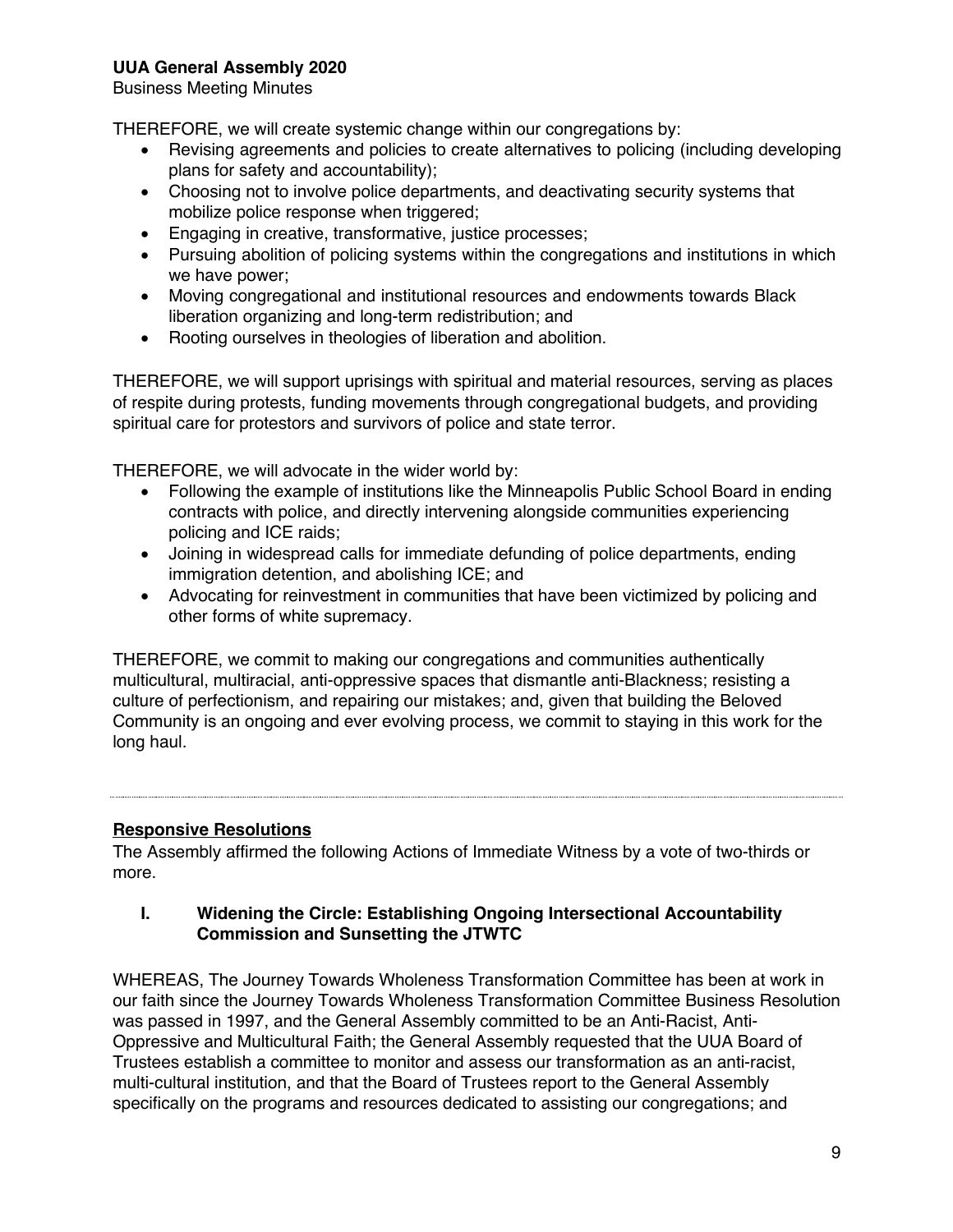WHEREAS, our faith has made progress and is still on the journey to living into what it truly means to be an Anti-Oppressive, Anti-Racist and Multicultural Faith: we have passed many resolutions such as the 2015 Responsive Resolution supporting the Black Lives Matter Movement and the 2016 Reaffirmation of Commitment to Racial Justice, and the General Assembly recommitted to hold ourselves accountable to less witness and more action, supporting Black Lives Matter, and particularly examine at General Assembly 2017, 2018, and 2019, the year-to-year growth of numbers of people of color working as staff at the UUA and in our congregations; and

WHEREAS, notwithstanding the several resolutions, our Association and too many of our leaders have not sustained our collective focus on our own white supremacy culture, in that we have too often set aside or minimized that awareness, and have regularly relied on the brave work of a few people to remind the rest of us of our failure; and

WHEREAS, we have been shaken, stirred and rocked over the last three years and have reaffirmed our commitment and stayed on course towards fundamental change to dismantle white supremacy and all forms of domination and oppression within our faith; and

WHEREAS, we are seeing the impacts of oppression, racism, white supremacy, ableism, heteropatriarchy in all of its manifestations, in the disparate impact of the COVID-19 pandemic in Black, brown, Indigenous, and poor communities, and on people with disabilities, in our lives by the police and military industrial complex, and in how religious professionals, leaders and congregants that are Black, Indigenous and People of Color, Disabled, and transgender/nonbinary people are treated in our congregations and covenanted communities; and

WHEREAS, the Commission on Institutional Change (COIC) was created to support our faith to identify the theological underpinnings for this work, do an external audit of privilege and power within the Association, and craft a truth and reconciliation process to help create a climate of honesty, accountability, and disclosure essential to our learning and multicultural growth as an institution, and the Commission was charged to report back to the board and General Assembly its learning, recommendations, and guidance for ongoing work; and

WHEREAS, the COIC has delivered recommendations on how to address systemic issues around diversity, equity, and inclusion for the member congregations and covenanted communities of the UUA, its administration and staff, the UUA Board and Committees, and the General Assembly; and

WHEREAS, the UUA Board is committed to being held accountable to using its power and resources to furthering the work of dismantling white supremacy culture within our institutions; and

WHEREAS, the UUA Board has accepted the COIC's report, and the UUA Board and Administration have allocated staff support and money in the upcoming budget to begin to move the recommendations of the Commission forward, and is committed to continued funding and support in future budgets.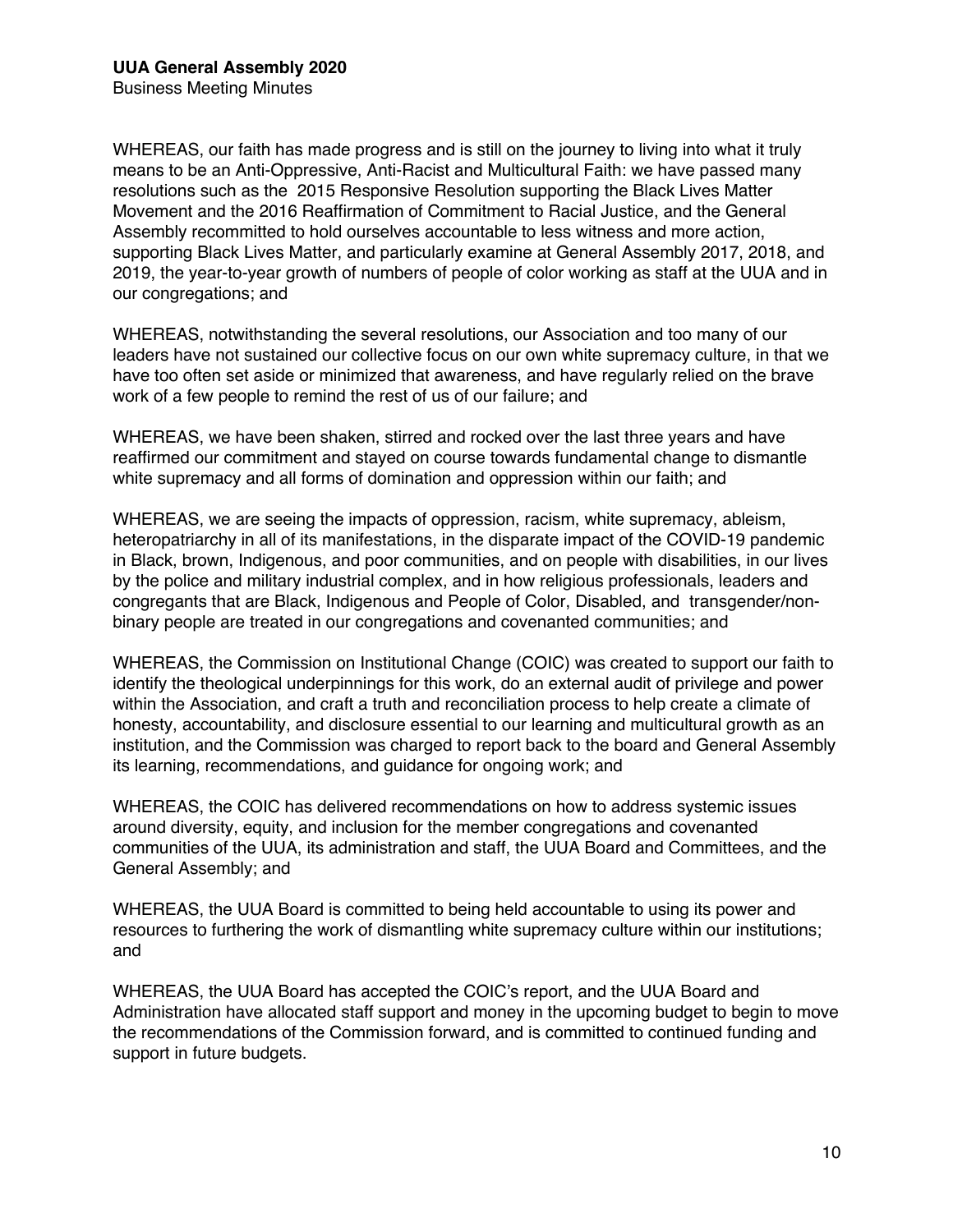Business Meeting Minutes

THEREFORE, BE IT RESOLVED THAT: the 2020 General Assembly offers profound appreciation for the Journey Towards Wholeness Transformation Committee and all of its members, past and present, for all the work to get our faith movement to this place; and

BE IT FURTHER RESOLVED THAT: we, the undersigned, ask the General Assembly to support the transition of the Journey Toward Wholeness Transformation Committee to a newly established, ongoing accountability commission to hold the UUA and our communities accountable to our commitment to institutional change. By 2021 this commission will ensure that there is a process and structure that will continue past the current makeup of the UUA Board and administration and will also be able to influence and work with the UUA Board of Trustees, the National Advisory Committee and the President's Council, as they provide recommendations on other aspects of the UUA. A Design Committee made up of and working alongside the UUA Board and stakeholders/representatives from across our faith centering communities and UU identity organizations representing marginalized identities would craft a clear charge, specific outcomes, clear milestones and a clear specification of its powers; and

THEREFORE, BE IT FINALLY RESOLVED THAT: General Assembly 2020 endorses the recommendation of the UUA Board of Trustees to sunset the Journey Towards Wholeness Transformation Committee and transition to such an established accountability commission as recommended in the Commission on Institutional Change's report.

*Submitted by members of the UUA Board of Trustees.*

*Endorsed by: UUA Journey Towards Wholeness Transformation Committee (current and former members), UUA Commission on Institutional Change, UUA Commission on Social Witness, UUA Appointments Committee, UUA Commission on Appraisal, Diverse and Revolutionary UU Multicultural Ministries (DRUUMM), Transgender Religious professional UUs Together (TRUUsT), EqUUal Access, UU Women's Federation, Black Lives UU Organizing Collective, Association of UU Administrators Board, UU Ministers Association leadership, UU Class Conversations*

# **II. Supporting and Investing In Youth and Young Adults in Unitarian Universalism**

WHEREAS the UUA Commission on Institutional Change Report, "Widening the Circle of Concern," recognizes that:

- 1. The constant restructuring of youth (ages 14-18 and/or in high school or the equivalent) and young adult (ages 18-35) programming obstructs our institutional memory and hinders retention and spiritual growth of our youth and young adults;
- 2. Youth and young adults of color have unique struggles due to their intersecting marginalized identities in UU spaces and require additional support to convene with people who share their identities;
- 3. Youth and young adults have access to less capital than older age ranges and require more support to attend regional and national events like General Assembly;

WHEREAS many UU youth and young adult leaders are not valued, heard, or supported in our faith, as evidenced by the resignations of the 2020 GA Youth and YA@GA volunteer staff, and the lack of action taken after numerous responsive resolutions similar to this one, especially from 2008-2013;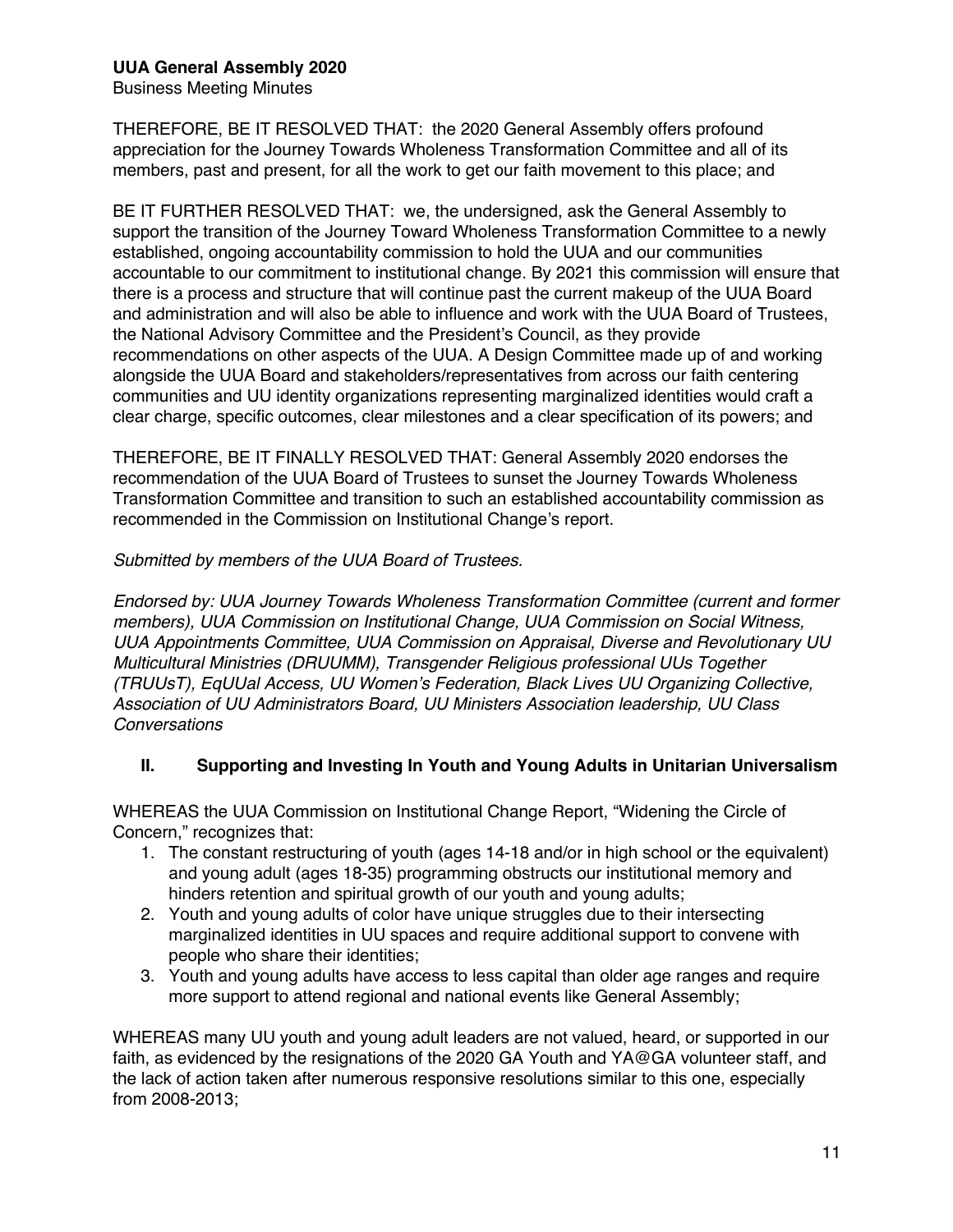WHEREAS many youth and young adults - especially youth and young adults of color -, have been supported at the surface level, without regard for our vision and leadership in youth and young adult spaces;

WHEREAS Unitarian Universalist young adults are less likely to be connected to a specific congregation and to other UU young adults their age;

WHEREAS youth and young adults are not only the future of this faith, but our past and present, and Unitarian Universalism will benefit by supporting people raised and formed in this faith;

THEREFORE BE IT RESOLVED that the 2020 General Assembly of the Unitarian Universalist Association:

- 1. Requests the Unitarian Universalist Association hire and retain Lifespan Faith Engagement (national) and Congregational Life (regional) staff - at least 1 FTE per region by GA 2023 - to support youth and young adults; specifically dedicated to supporting youth and young adults of color, emerging adults (ages 18-24), older young adults as they transition to adulthood, and unchurched young adults;
- 2. Requests the Unitarian Universalist Association include specific and separate line items in the budget for youth and young adult events;
- 3. Requests that the UUA Board of Trustees require and facilitate participation of youth and young adults on the accountability commission proposed in the Commission's report; .
- 4. Encourages member congregations to hire and pay staff to support youth and young adults, and to financially support youth and young adults, especially those with multiple, intersecting marginalized identities, and that new ministers be charged in their call to cultivate youth and young adult ministry;
- 5. Requests the UUA incentivize and resource member congregations to cultivate ministries for UUs aged 18-24, with a focus on unchurched emerging adults;
- 6. Invites congregations to incorporate participatory and collaborative experiences of spiritual deepening - such as circle worship -, into congregational life, recognizing younger Unitarian Universalists experience worship differently; and
- 7. Invites congregations to incorporate input from youth and young adults in congregational decision-making processes, including youth leadership on congregational and district/regional boards, recognizing that many younger Unitarian Universalists often are excluded from decisions that directly affect their community and faith development.

*Submitted by GA Youth and YA@GA*

*Endorsed by: former 2020 GA Youth and YA@GA staff, Liberal Religious Educator (LREDA) Board of Trustees, DRUUMM Steering Committee*

# III. **The Pandemic: A Religious Response**

A response to the General Assembly report by President Susan Frederick-Gray. Our UUA President has expressed the Association's concerns about the COVID-19 pandemic. The COVID-19 pandemic is a major tragedy for all humanity. Thousands have died and are dying. The pandemic has exposed major problems in health care.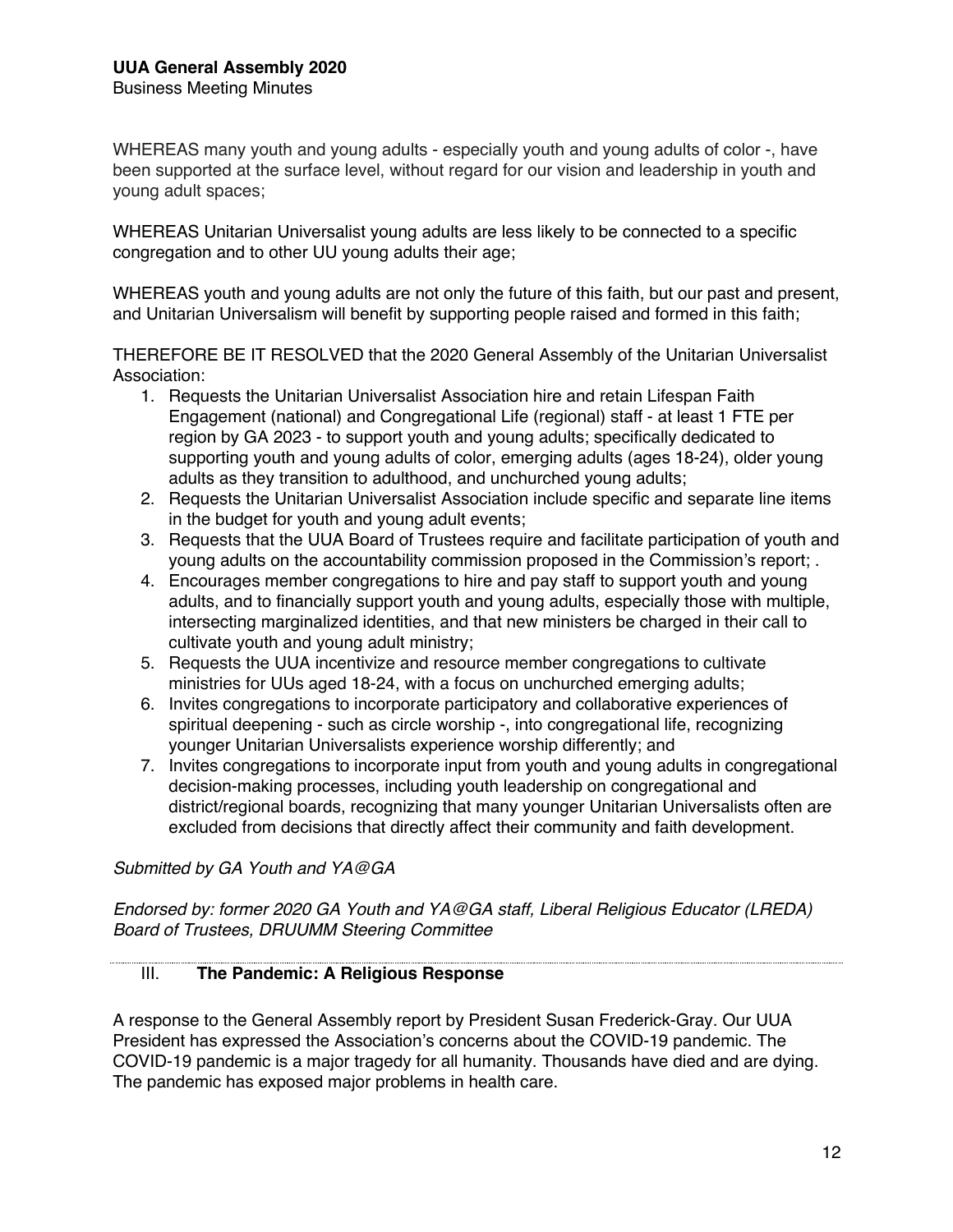Business Meeting Minutes

THEREFORE, we urge all people to:

- Become advocates for health equity and safety,
- Liberate people from the oppression that causes unnecessary suffering and death;
- Work for adequate funding for national, state, and local public-health programs;
- Urge national leaders to provide adequate support for international agencies such as the World Health Organization;
- Advocate for a national, publicly funded, comprehensive program of universal medical care,
- Assure that all people can access adequate medical care;
- Advocate for an economic recovery program prioritizing help to the poor and marginalized, to create sustainable/and resilient communities, with justice for all;
- Support congregation-based programs to promote health and safety, reduce health disparities, and ensure access to quality health care for all.

#### **Election Results**

The following individuals were declared elected as their nominations were uncontested:

**Co-Moderators:** Charles Du Mond, Meg Riley *(note: this was a special election to complete the term ending in 2025)*

**Board of Trustees:** Kathy Burek, John Newhall, Barbara de Leeuw, Bill Young, Rebecca Throop (youth trustee)

**General Assembly Planning Committee:** Andrea Lerner

**Nominating Committee:** Ben Gabel, Yadenee Hailu, Carrie Stewart, Zackrie Vinczen

#### **Credentials Report**

The final credentials report of the Secretary of the Association, as corrected, was as follows: accredited and attending the 59th General Assembly of the Unitarian Universalist Association were 1872 member delegates, 409 ministerial delegates, 133 religious educator delegates, three associate member delegates, 17 delegates representing the Church of the Larger Fellowship (included in member delegate count), for a total of 2417 delegates representing 636 congregations, forty-nine states, the District of Columbia, two Canadian provinces, and Mexico.

Total registration for the Assembly was 4925, including 60 youth, representing 767 UUA congregations.

**Closing**